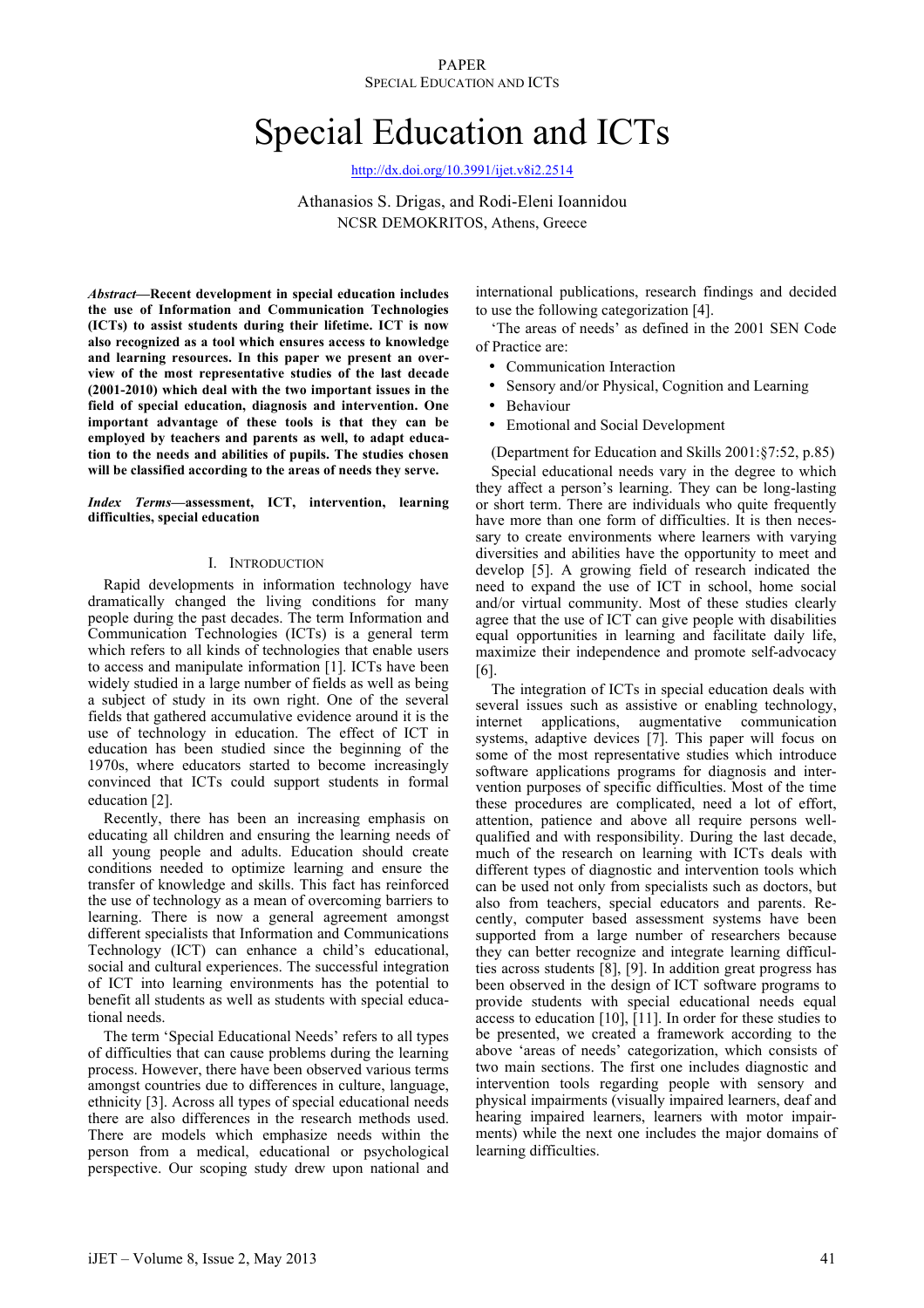#### II. SENSORY AND PHYSICAL IMPAIRMENTS

#### *A. Visually Impaired Learners*

According to the World Health Organization [12], about 314 million individuals are visually impaired worldwide. Increasing numbers of individuals with a visual impairment are using technology to access information [13]. The research field about ICT assessment regarding visually impaired people is very limited due to the fact that vision tests are procedures conducted almost exclusively from doctors. In addition, it is difficult for a practitioner or an educator to implement assessment tests because of the lack of equipment and lack of training [14]. To help visually impaired students a large number of ICTs have been developed to facilitate learning process and their everyday life.

However, Fujiyoshi et al. (2010) introduced a testing system with a digital audio player and document structure diagrams for newly blind users who have difficulties in Braille or print. The system gives them the chance to take the National Center Test for university admission. This study showed that the audio tests results were almost similar to normal-print-format and braille-format tests in score [15].

Westin (2004) presented a real-time 3D graphic game 'Terraformers', accessible for blind and low vision users as well as full sighted gamers. It has considered a game easy to use focused on the sound interface and how it relates to the 3D graphic world [16].

Raisamo et al., (2006) introduced a multimodal computer system for preschool and primary school students in order to support children's conceptual learning. It's an elearning environment consisting of six micro words, each one representing an astronomical phenomenon, which the students can explore independently. There is no need for the presence of an adult since the child is guided by imaginary characters, called agents. The agents help the child explore the system by making suggestions and asking questions [17].

Choi and Walker (2010) developed the Digitizer Auditory Graph, a sonification software tool which allows users to take an image of a line graph with an optical input device (e.g. webcam) and then hear an auditory graph of the digitized graph image. This tool helps both teachers and students, since teachers have difficulties in explaining graphs and visually impaired students' access to graphs is limited. Experimental results suggest that the users are able to understand the auditory output while using the optical input helps them create graphs easier and faster [18].

# *B. Deaf and Hearing Impaired Learners*

Hearing problems affect also an amount of the special educational needs population. Hearing loss symptoms often vary and sometimes occur gradually so the learners do not realize it is happening. Computer-based audiometry is a field with accumulative research around it [19], [20]. In addition, ICT intervention and support for students with hearing problems is of major significance because they have equal access to knowledge and learning resources.

KUDUwave 5000 (GeoAxon, Pretoria, South Africa) is a recent computer-based telemedicine-compliant audiometer tool designed for remote testing of individuals across continents. Apart from the software application, the system uses also circumaural earcups that are placed over the earphones for additional attenuation. This tool has been tested from North America on people in South Africa with promising results [21], [22].

Drigas et al., in 2005 presented a Learning System designed for deaf and hard of hearing people. This prototype system offers Greek Sign Language videos in correspondence to all texts in the learning environment. The students for the first time have the opportunity to learn in their own language, the Greek sign language. The system includes also the involvement of the teacher and the administrator. Through appropriate training the users evaluate the knowledge they gained and they continue in further study [23].

Miller et al. (2008) designed the Speech Perception Assessment and Training System (SPATS). SPATS application is designed to improve a person's perception of natural everyday speech. The SPATS system implicitly trains the users' attentional focus while teaches the phonetic structure of English and the relation between production and perception. The evaluations of SPATS training application report that it gives the option of constructing a programmed curriculum tailored to student's needs and then automatically guides training [24].

In 2008 Drigas et al., presented 'Dedalos' project which deals with the teaching of the English language as a second language to deaf people. In developing this system, the researchers created a platform which includes methods such as distant linguistic training and an educational e-content designed specifically for the needs of this group of people. The project promotes a complete support system for the education of the deaf and hearing impaired individuals while at the same time opens the way for the inclusion of the deal and hearing impaired Greek students in Greece [25].

# *C. Learners with Motor Impairments*

Opportunities for students with physical disabilities to participate in school or home settings have been the focus of many studies of ICT use. For this group of learners in order to access utilities software, it is often necessary the use of assistive devices such as touch screens, trackerballs, joysticks, keyboards and mouse alternatives [7]. Students with motor disabilities have different capabilities and needs. ICT could play an essential role as an inclusion tool in the school [11]. In order for an ICT intervention tool to be effective it is always best to discuss before implementing any adaptations to practice.

Chen et al., (2006) created CAT system a computerized assessment tool which evaluates a student's pointing and selecting proficiency. This assessment module consists of three sub-assessment systems and each one has its own purpose and assessment items. They are designed to measure speed, accuracy and efficiency of each evaluation tasks. CAT system was developed and later it was modified for another study and the design of Mi-CAT tool. Mi-CAT provide the professionals involved with multiple indicators relevant to the child's pointing and selecting performance in order to decide whether a pointing device is proper for a student. This method has been tested on a seven year old girl diagnosed with quadriplegia cerebral palsy with promising results [26], [27].

In 2008 Chin et al., introduced an integrated electromyogram and eye-gaze tracking cursor control system for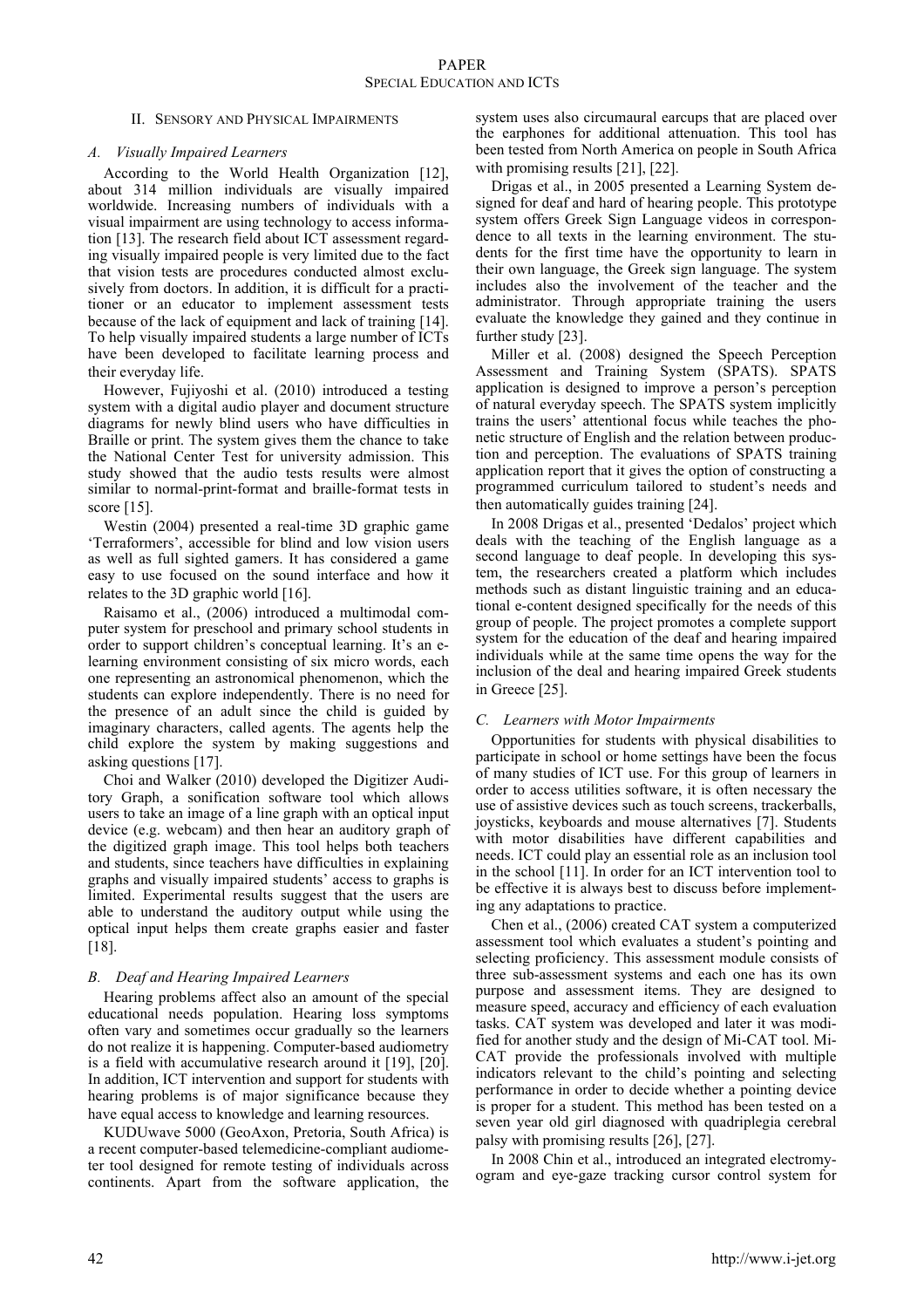individuals with motor disabilities. This system was designed for users who are unable to use their hands due to spinal dysfunction or other afflictions. The basic components of the system are the electromyogram (EMG) signals from muscles in the face and point-of-gaze coordinates produced by an eye-gaze tracking system (EGT). Additionally EMG-EGT system enables users to modify cursor position pixel by pixel and it provides a reliable left-click operation. However, the results of the EMG-EGT system was evaluated inside a laboratory environment, further experiments need to be conducted with individuals with motor difficulties [28].

Hornof and Cavender (2005) introduced 'EyeDraw' software program. This program, when run on a computer, with an eye tracking device enables individuals with severe motor impairments to draw with their eyes. This method has been tested successfully on children and young adults with and/or without disabilities. However, the program might be difficult to use at first. If young learners have a constant caregiver's attention at the beginning EyeDraw gets easier with practice. EyeDraw Version 1 was extended to Version 2 according to the students' observations and feedback [29].

# III. LEARNING DIFFICULTIES

# *A. Learners with Autistic Spectrum Disorders*

One category within the group of 'Developmental Disorders' is known as Autistic Spectrum Disorders (ASD). ASD is a set of developmental problems that affect the social and communication skills. According to the diagnostic systems of World Health Organisation and American Psychiatric Association the umbrella of ASD includes a number of conditions e.g. autism; Asperger's syndrome; Rett's syndrome; semantic pragmatic disorder; atypical autism; pervasive developmental disorder-not otherwise specified; childhood disintegrative disorder [12], [30]. Today as a result of research the use of ICTs has gathered accumulative evidence around it. The diagnosis of autism or the rest of the ASD is in most of the times a result of the several traditional assessment tests that are available to professionals. However, the latest years, important attempts have been made in the field of ICT assessment. In addition, a large number of studies have employed ICT to facilitate and train youngsters and adults with Autistic Spectrum Disorders (ASD).

Ozonoff et al., (2004) developed the Cambridge Neuropsychological Test Automated Battery (CANTAB), a computer-administered set of neuropsychological tests designed to examine specific components of cognition. These tests examine the integrity of frontal functions since several studies support involvement of frontal cortex in autism. This method was tested to 79 participants with autism and 70 typical controls and the results indicated that the autism group had difficulties in planning efficiency and extradimensional shifting relative to controls comparing to the control group. Based on the results of this study, they argued that there is frontal lobe involvement in autism [31].

Vera et al., (2007) presented the use of 'Real Time' graphic applications as intervention tools in the educational process for people with learning difficulties. Their main features are the use of 3D graphics, the user only needs a computer (with screen, keyboard, mouse and joystic) and he/she can interact with the tool easily. They can be used from people who have specific problems in attention, perception, memory, people with down syndrome and autism. These 'Real Time' applications give the users the chance to understand and control abstract concepts, very difficult to represent in real world [32].

Tseng and Yi-Luen Do (2010) presented a novel design prototype ICT application for children with ASD. The Facial Expression Wonderland (FEW) application is designed to improve the ability of ASD learners in facial expression recognition. FEW is a daily training tool which consists of different levels. Moreover, requires learners with ASD to play in a everyday basis in order to improve their skills in facial expression recognition and 'Theory of Mind' (the ability to understand mental status of other people). The real impact of FEW application is not yet evaluated and is to be estimated in the future [33].

In the same year Tanaka et al., (2010) designed a computer-based intervention relevant to the above the 'Let's Face It!' program. It consists of seven interactive computer games which aim at the specific face impairments associated with the condition of autism. This method has been tested on children diagnosed with ASD who received a twenty hours of training with the program. It is an intervention method which can be easily implemented in home and /or school setting without direct supervision with encouraging results [34].

# *B. Learners with Reading and Writing Difficulties*

Proficient reading and writing is one of the major tasks a young learner will achieve in his or her lifetime. It is a process that depends upon a wide range of component skills and needs several years to master fully. A large number of researches support that pre-reader's knowledge of the alphabet is an important predictor of later reading success [35], [36]. This why an early identification of these difficulties is of major importance in order to use later the appropriate intervention methods that will help the child overcome his or her difficulties. Accumulative research has also focused on several software applications concerning the intervention of the various reading and writing difficulties.

One of the most widely used software tools is the Cognitive Profiling System (CoPS), a computerized psychometric assessment system which identifies the cognitive strengths and difficulties for ages 4-8. CoPS consists of eight tests in the form of games and a total assessment time of no longer than twenty minutes. The students are tested in sequential and associative memory, auditory and color discrimination and phonological awareness. CoPS is used across the UK, Scotland and British schools around the world [8], [37].

Lange et al., (2009) presented the effects of using an assistive software homophone tool on students with reading difficulties who were at least one year behind in reading. The homophone tool is used to point errors in learners' own writing. The pupils who participate in the research used Microsoft Word on a Windows-based laptop PC as the platform for accessing proofreading passages. Three groups were used to evaluate the effect of homophone tool by reading the passages under three conditions; with the homophone tool, with homophones highlighted only, or with no help. The different results amongst the three groups indicated that highlighting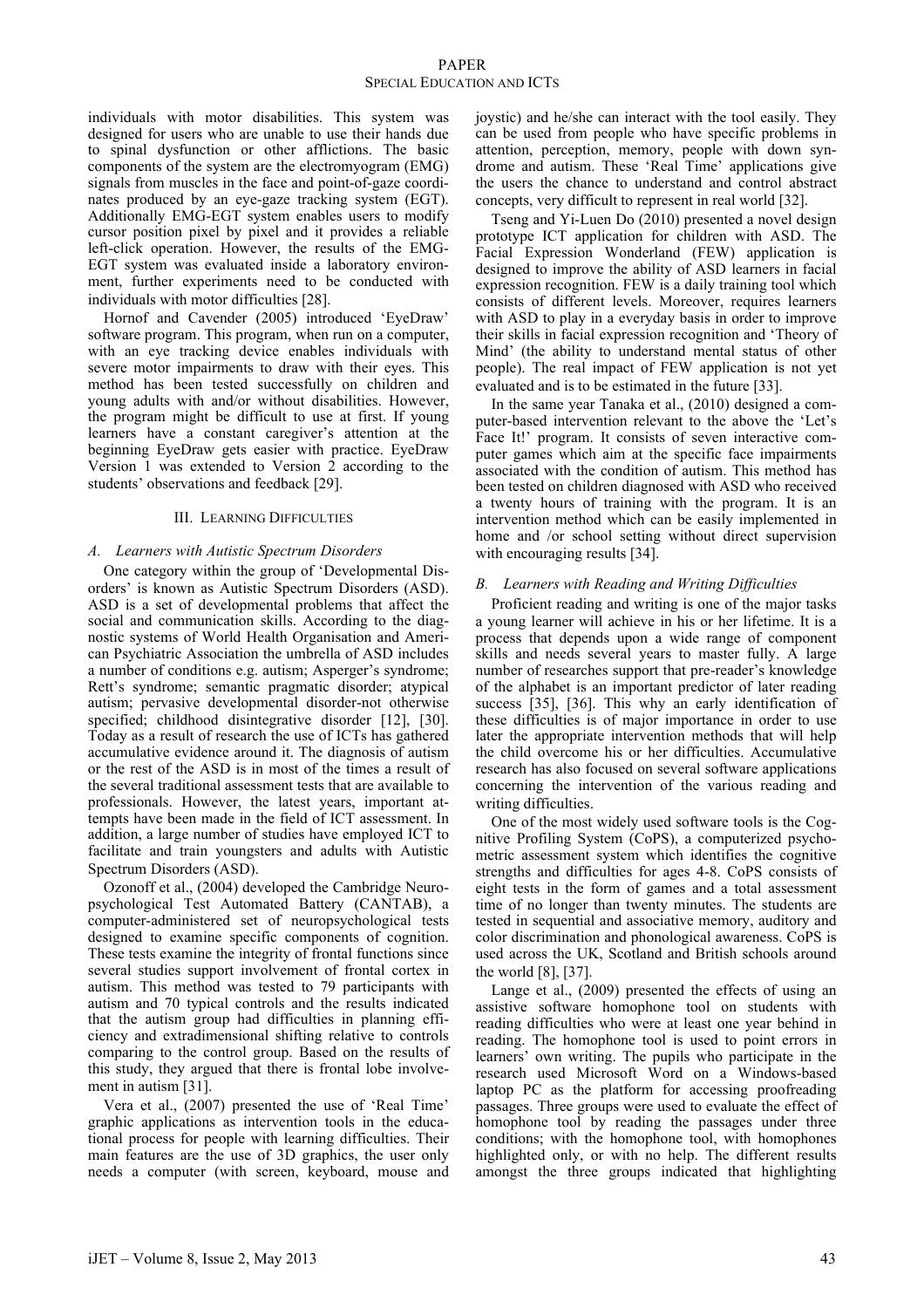improve students' performance (14.6% improvement from no help) and offering homophonic choices could lead to additional benefits [38].

Starcic et al., in 2010 present the findings of the use of SEVERI, an e-learning environment for students who have difficulties with reading, writing and perceiving. It includes tools such as guidance messages, a learning diary, calendar, library, tasks, materials and group-specific discussions. The SEVERI project was adapted to the education context of five countries. This research supports the fact that SEVERI provides students guidance in their learning when at the same time helps teachers to improve the planning and organization of their teaching. In addition it supports networking and co-operation between specialists and parents [39].

# *C. Dyslexic Learners*

One of the most common and most studied types of Developmental Disorders is the difficulty in reading as well as in spelling and writing, known as dyslexia. The Code of Practice highlights the importance of an evidence-based diagnosis and provides also the framework for all the professionals to examine and identify students' needs through the use of assessment tools [4]. Recently, the use of technology provides school staff the opportunity to engage in identifying and in overcoming dyslexia with saving in time and labour.

Lucid Adult Development Screening (Lads) was introduced by Singleton et al., in 2002. Lads is developed to screen for dyslexia from age sixteen and older in different settings (e.g. schools, colleges). Areas such as speeded lexical access, memory, phonological coding are examined in an approximately twenty minutes short test. It is a self-administered test and it is currently used in over one thousand establishments [40], [41].

Gregor et al., (2003) developed 'Seeword', a word processing environment which assist dyslexic computer users when producing and reading text. The initial prototype was designed in Microsoft Wordtm version 7 in 'word basic', the built in macro lan guage. The program has been tested on dyslexic school students aged 14-16 years and the experimental results have indicated that they were able to read standard texts from a screen more accurately by using 'Seeword' [42].

# *D. Learners with Difficulties in Mathematics*

Even though the mathematical level of students with special needs is generally with standardized written tests, amongst the latest years significant attempts have been made for an ICT assessment of difficulties in mathematics [43]. Difficulties in mathematics affect also children with or without special needs. This is why several sets of teaching and training tools were designed to enhance pupils' learning experience.

Hung and Su (2010) have implemented a software package which consists of a computerized dynamic assessment model (MCAT) and a two-phase ICT infused intervention. The aim of this approach is to investigate the predictive validity of the goal orientation change for mathematics slow learners. The MCAT system was designed in order to collect data of computer-based assessment on spatial and numerical working memory (CANSWM-R), a simplified version of CANSWM. The study showed that the identification of goal orientation change is a useful predictor for ICT infused mathematics intervention impact [44].

In 2006 Wilson et al., developed an adaptive computer game for intervention of dyscalculia, 'The Number Race'. This software aims at training children on an entertaining numeral comparison task by introducing problems adapted to the performance level of every individual. According to the authors' study this method was tested by using mathematical simulation and by a group of students with difficulties in mathematics. The results indicated that this software application could be effective in the remediation of dyscalculia, at least for children aged 7–8 and under [45], [46].

# *E. Learners with Difficulties in Memory*

Memory consists of abilities such as receiving and processing of received information, creation of a permanent record of the encoded information and calling back the stored information. Memory skills of children with special needs have been a domain of great research for professionals over the latest years. There is evidence that shows that poor memory skills characterize children failing to progress normally in different areas of needs [47], [48].

Alloway in 2007 presented the 'Automated Working Memory Assessment' (AWMA), a standarised computerized tool. This tool enables teachers and psychologists to assess working memory skills with a user-friendly interface. AWMA includes three levels of assessment. AWMA Screener is designed for students with suspected working memory difficulties, AWMA: Short Form (AWMA-S) is used for screening learners who are suspected to have memory deficits, but the specific area of their difficulties is not known and AWMA: Long Form (AWMA-L) is suitable for confirmation of working memory problems for learners identified as having working memory problems in the classroom. The results of AWMA's use suggest that working memory skills in individuals with memory deficits are relatively stable over the course of the school year. There was also a high degree of concurrence in performance between the AWMA and the WISC-IV Working Memory Index [49].

Van der Molen et al., (2010) created the 'Odd Yellow' training, a computer-based working memory tool to train adolescents with mild to borderline intellectual disabilities. In the 'Odd Yellow' method a sequence of three similar looking images is shown on the computer screen. One of the three figures is slightly different called the 'odd-one-out' while the other two are identical. They are all drawn in black apart from one of the two identical shapes, which is yellow. The user has to recreate the location of the odd-one-out and the location of the yellow figure shape. Experimental results showed improvement of students' working memory on several outcome measures [50].

# *F. Attention Deficit Hyperactivity Disorder (ADHD) and Attention Deficit Disorder (ADD) Learners*

Learners with ADHD or ADD are usually characterized by a set of behaviour problems (abnormal levels of inattention, hyperactivity or their combination) that are remarkably stable over time. Research in the field of diagnosis and intervention has improved the ways and the various instruments that are now used.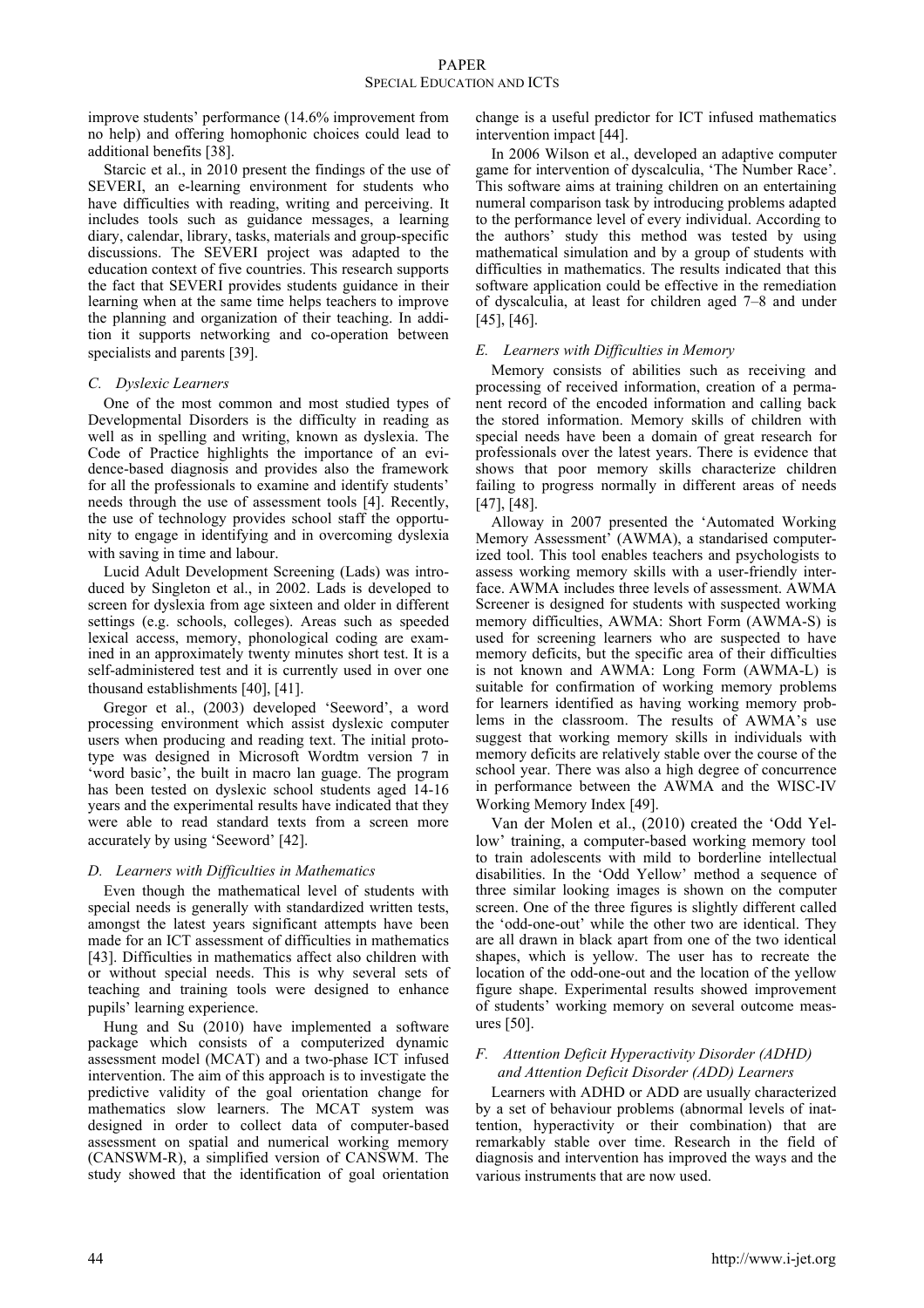# PAPER SPECIAL EDUCATION AND ICTS

Bolfer et al., (2010) attempted to examine the reaction time in a computer-based assessment test in individuals with ADHD and normal controls using a visual voluntary attention psychophysical test (VVAPT). This method was tested on boys aged 9-12 with ADHD diagnosis according to DSM-IV, without comorbities, IQ≥89 and never treated with methylphenidate. The control group followed the same criteria for gender, age and IQ. The results showed that the ADHD group indicated reaction time higher than normal controls and a graduated loss of sustained attention [52].

Chatzara et al., (2010) developed an intelligent emotional agent for pupils with ADD in order to improve the communication channel between the user and the machine for e-learning systems. The proposed agent, Sophia who imitates face to face communication, reacts to events that are taking place in the environment and the latest changes accordingly to agent's behavior. The agent receives events through a perception module while a decision module is responsible to decide what behavior the agent must have. This e-learning platform can be used by several users that have to provide a few personal details in order to use the system. This method was tested on 52 students from higher education and the results indicated that Sophia managed to attract students' attention in a suitable with learning manner [53].

#### IV. CONCLUSIONS

The scope of this study, given the multitude of manifestations of special educational needs was to examine the most representative studies over the last decade which exploiting ICT, contribute to independent pupil learning and curriculum. The use of ICT has also played a major part in shaping the knowledge and skills of school staff, therapists, special educators etc. Diagnostic tools provide them with the possibility to employ different ICT strategies which might lead to an easier understanding of children's learning differences. In addition, ICT intervention tools support activities of life of these students such as learning, leisure and work. In general, several benefits are limited cost, greater precision and savings in time and labour. However, there are also several fields that require further research such as investigations into the reliability and validity of the diagnostic ICT tools, adaptations of diagnostic and intervention tools to the various needs of students of different settings and development of ICT programs for the rest of the special educational needs. The results of the current study are encouraging and there is a general consensus that ICTs do play a significant role in both ensuring and enhancing learning and life skills programs of students with special educational needs.

#### **REFERENCES**

- [1] Dillon, P.: Trajectories and tensions in the theory of information and communication technology in education. British Journal of Educational Studies, 52 (2), pp. 138-150, (2004). http://dx.doi.org/10.1111/j.1467-8527.2004.00259.x
- [2] Stevens, C.: 'Information and communication technology, special educational needs and schools: a historical perspective of UK government initiatives', in Florian, L., Hegarty, J. (Eds), ICT and Special Educational Needs: a Tool for Inclusion, Open University Press, Buckingham, 21-34, (2004).
- [3] Meijer, C., Soriano, V., Watkins,A : Inclusive Education across Europe: Reflections upon 10 Years of Work from the European Agency for Development in Special Needs Education Childhood Education, 83(6), p361, (2007).
- Department for Education and Skills, Special Educational Needs Code of Practice. London: DfES, (2001).
- [5] Brodin, J. (2010).Can ICT give children with disabilities equal opportunities in school? Improving Schools, 13(1),pp. 99–112. http://dx.doi.org/10.1177/1365480209353483
- [6] Edyburn, D.L.: Scholarly endeavors: Conducting a comprehensive review of the literature using digital resources. *Journal of Special Education Technology*, 16(1),pp. 49-52, (2001).
- [7] Williams, P., Jamali H.R., Nicholas, D. : Using ICT with people with special education needs: what the literature tell us. Aslib Proceedings, 58(4), 330 -345, (2006). http://dx.doi.org/10.1108/ 00012530610687704
- [8] Singleton, C.: Using computer-based assessment to identify learning problems, in Florian, L., Hegarty, J. (Eds), ICT and Special Educational Needs: a Tool for Inclusion. Open University Press, Buckingham, pp. 46-63, (2004).
- [9] Bottge, B.A., E. Rueda, J.M. Kwon, T. Grant, and P. LaRoque. : Assessing and tracking students: problem solving performances in anchored learning environments. Educational Technology Research and Development 57(4), 529–52, (2009). http://dx.doi.org/10.1007/s11423-007-9069-y
- [10] Mooij, T.: 'Design of educational and ICT conditions to integrate differences in learning: Contextual learning theory and a first transformation step in early education', Computers in Human Behavior 23(3), 1499—1530, (2007). http://dx.doi.org/10.1016/j.chb. 2005.07.004
- [11] Adam, T., Tatnall, A., Using ICT to Improve the Education of Students with Learning Disabilities. In: Kendall, M., Samways, B. (eds) Learning to Live in the Knowledge Society, 63-70. Springer, New York, (2008).
- [12] World Health Organization. The International Classification of Diseases, 10th Revision (ICD-10) Classification of Mental and Behavioral Disorders: Diagnostic Criteria for Research. Geneva, Switzerland: World Health Organization; 1993
- [13] Douglas, G., Long, R.: An observation of adults with visual impairments carrying out copy-typing tasks. *Behaviour & IT ,*  22(3),pp.141-153, (2003).
- [14] Sales, A.S., Evans, S., Musgrove, N., and Homfray, R., (in press), 'Full-screen magnification on a budget: Using a hardware-based multi-display graphics card as a screen-magnifier,' British Journal of Visual Impairment, 24,(3),pp. 135-140, (2006). http://dx.doi.org/10.1177/0264619606066188
- [15] Fujiyoshi, M., Fujiyoshi, A., and Aomatsu, T.: New Testing Method for the Dyslexic and the Newly Blind with a Digital Audio Player and Document Structure Diagrams. Computers Helping People with Special Needs Lecture Notes in Computer Science, 6179,pp. 116-123, (2010).
- [16] Westin, T.: Game accessibility case study: Terraformers a realtime 3D graphic game. In Proc. of the 5<sup>th</sup> International Conference on Disability, Virtual Reality and Associated Technologies, pp. 95-100, (2004).
- [17] Raisamo, R.,Hippula, A., Patomaki, S., Tuominen, E., Pasto, V., Hasu, M.: Testing Usability of Multimodal Applications with Visually Impaired Children," IEEE Multimedia, 13, (3), pp. 70-76, (2006). http://dx.doi.org/10.1109/MMUL.2006.68
- [18] Choi, S.H. and Walker, B.N.: Digitizer Auditory Graph: Making Graphs Accessible to the Visually Impaired. Proceedings of the 28th of the international conference extended abstracts on Human factors in computing systems, pp.3445-3450, (2010).
- [19] Margolis, R.H., Glasberg, B.R., Creeke : AMTAS: Automated method for testing auditory sensitivity: Validation studies. International Journal of Audiology, 49(3), pp.185-194.(2010). http://dx.doi.org/10.3109/14992020903092608
- [20] Ho, A.T.P., Hildreth, A.J. and Lindsey, L.: Computer-assissted autdiometry versus manual audiometry. Otol Neurol , 20(7), pp.876-883, (2009). http://dx.doi.org/10.1097/MAO.0b013e318 1b120d0
- [21] Swanepoel, de W., Koekemoer, D. and Clark, J.: Intercontinental hearing assessment- A study in tele-audiology, Journal of Telemedicine and Telecare,16(5),pp.248-252(2010). http://dx.doi.org/ 10.1258/jtt.2010.090906
- [22] Swanepoel, de W., Olusanya, B.O. and Mars, M.: Hearing healthcare delivery in sub-Saharan Africa-A role for tele-audiolody.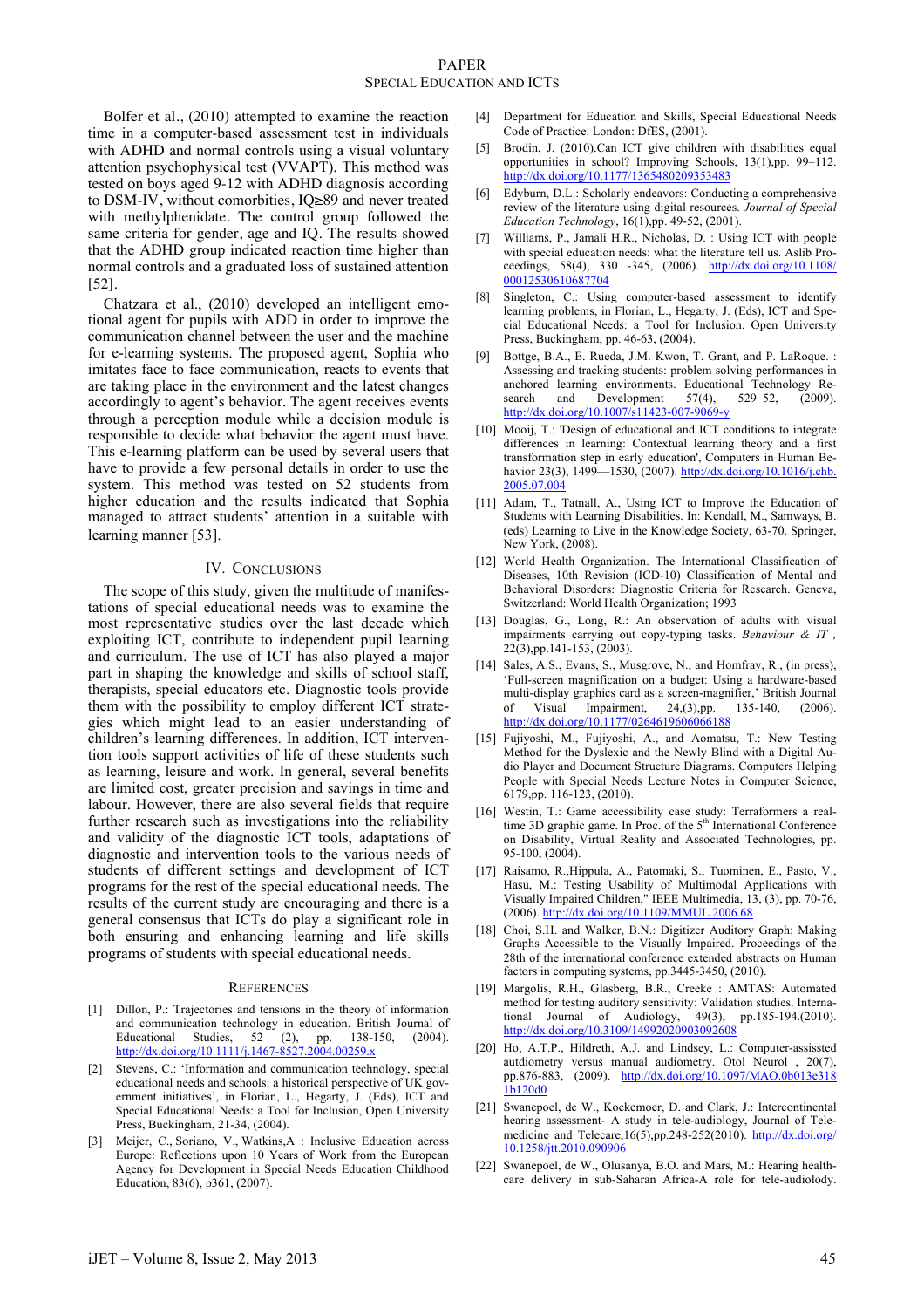Journal of Telemedicine and Telecare,16(2),pp.53-56(2010). http://dx.doi.org/10.1258/jtt.2009.009003

- [23] Drigas, A.S., Kouremenos, D., Kouremenos, S. and Vrettaros, J.: An e-Learning System for the deaf people. Information Technology Based Higher Education and Training, ITHET 6<sup>th</sup> Annual International Conference, 2005.
- [24] Miller, J. D., Watson, C. S., Kistler, D. J., Preminger, J. E., Wark, D. J.: Training listeners to identify the sounds of speech: II. Using SPATS software. Hearing Journal, 61(10), pp. 29-33, (2008)
- [25] Drigas, A.S., Kouremenos, D., Vrettaros, J. Teaching of English to Hearing Impaired Individuals Whose Mother Language is the Sigh Language. In : M.D. Lytras et al. (Eds), pp.263-270, 2008.
- [26] Chen, M.C., Chu, C.N., Wu, T.F. and Yeh, C.C., Computerized Assessment Approach for Evaluating Computer Interaction Performance, In Proceedings of ICCHP'2006, pp.450-456, (2006).
- [27] Chen, M.C., Lin, Y.L. and Ko, C.C.: Computerized Assessing the Mouse Proficiency through Multiple Indicators, In Proceedings of ICCHP'2010, pp. 193–199, (2010).
- [28] Chin, C.A., Barreto, A., Cremades, J.D. and Adjouadi, M.: Integrated electromyogram and eye-gaze tracking cursor control system for computer users with motor disabilities. Journal of Rehabilitation & Development, 45(1), pp. 161-174, (2008). http://dx.doi.org/10.1682/JRRD.2007.03.0050
- [29] Hornof, A. and Cavender, A.: EyeDraw: enabling children with severe motor impairments to draw with their eyes. CHI '05 Proceedings of the SIGCHI conference on Human factors in computing systems, pp. 161-170, (2005).
- [30] American Psychiatric Association: Diagnostic and Statistical Manual of Mental Disorders, 4<sup>th</sup> edition. (DSM-IV). Washington, DC: American Psychiatric Association, (1994).
- [31] Ozonoff, S., Cook, I., Coon, H., Dawson, G., Joseph, R.M., Klin, A., McMahon, W.M., Minshew, N., Munson, J.A., Pennington, B.F., Rogers, S.J., Spence, M.A., Tager-Flusberg, H., Volkmar,F.R. and Wrathall, D.: Performance on Cambridge Neuropsychological Test Automated Battery Subtests Sensitive to Frontal Lobe Function in People with Autistic Disorder: Evidence from the Collaborative Programs of Excellence. Journal of Autism and Developmental Disorders, 34(2),pp..139-150, (2004). http://dx.doi.org/10.1023/B:JADD.0000022605.81989.cc
- [32] Vera, L., Campos, R., Herrera, G. and Romero C. Computer graphics applications in the education process of people with learning difficulties. Computer and Graphics,31, pp.649- 658,(2007). http://dx.doi.org/10.1016/j.cag.2007.03.003
- [33] Tseng, R., Yi-Luen and Do, E.: Facial Expression Wonderland (FEW) – A Novel Desing Prototype of Information and Computer Technology (ICT) for Children with Autism Spectrum Disorder (ASD). 1st ACM IHI Symposium, Virginia, USA, 2010.
- [34] Tanaka J.W., Wolf J.M., Klaiman C., Koenig K., Cockburn J., Herlihy L., Brown C., Stahl S., Kaiser M.D., Schultz R.T.: Using computerized games to teach face recognition skills to children with autism spectrum disorder: the Let's Face It! program. The Journal of Child Psychology and Psychiatry, 51(8),pp. 944-95, (2010). http://dx.doi.org/10.1111/j.1469-7610.2010.022
- [35] Macmillan, B. M.: Rhyme and reading: A critical review of the research methodology. Journal of Research in Reading, 25 (1), 4- 42, (2002). http://dx.doi.org/10.1111/1467-9817.00156
- [36] Roberts, L. and McDougall, S.: Explaining Performance in the Orthographic Analogy Task: Phonological Priming, Phonological Skills and Letter-sound Knowledge*.* Journal of Experimental Child Psychology, 84 (4), pp. 310-337, (2003).
- [37] Singleton, C. H., Thomas, K. V., & Leedale, R. C.: CoPS 1 cognitive profiling system manual (2nd ed.). Beverley, East Yorkshire, UK: Lucid Research Ltd., (2001).
- [38] Lange, A. A., Mulhern, J. and Wylie, J. Proofreading Using an Assistive Software Homophone Tool: Compensatory and Remedial Effects on the Literacy Skills of Students With Reading Difficulties, Journal of Learning Disabilities, 24(4), pp. 322-335, (2009). http://dx.doi.org/10.1177/0022219408331035
- [39] Starcic, A.I., Niskala and M. Colloquium: Vocational students with severe learning difficulties learning on the Internet. British Journal of Educational Technology,41, (6), pp. 155-159, (2010). http://dx.doi.org/10.1111/j.1467-8535.2010.01128.x
- [40] Singleton, C. H., Horne, J., Thomas, K. V., & Leedale, R. C.: LADS version 1.0 administrator's manual. Beverley, East Yorkshire, UK: Lucid Innovations Ltd., (2002).
- [41] Singleton, C. and Horne, J. Computerised screening for dyslexia in adults, Journal of Research in Reading, volume 32 (1),pp. 137- 152. (2009). http://dx.doi.org/10.1111/j.1467-9817.2008.01386.x
- [42] Gregor, P., Dickinson, A., Macaffer, A. and Andreasen, P.: SeeWord - a personal word processing environment for dyslexic computer users. British Journal of Educational Technology, 34(3), pp. 341-355, (2003). http://dx.doi.org/10.1111/1467-8535.00331
- [43] Peltenburg, M., Heuvel-Panhuizen, M. and Robitzsch, A.: ICTbased dynamic assessment to reveal special education students' potential in mathematics. Research Papers in Education, 25(3), pp. 319-334, (2010). http://dx.doi.org/10.1080/02671522.2010.498148
- [44] Hung, P.I. and Su, I.H.: Applying Affective Assessment to Detect the ICT Infused Mathematics Intervention Effect, 2nd International Asia Conference on Informatics in Control, Automation and Robotics, pp. 321-323, (2010).
- [45] Wilson, A.J., Dehaene, S., Pinel1, P., Revkin, S.K., Cohenand L. and Cohen, D.: Principles underlying the design of "The Number Race", an adaptive computer game for remediation of dyscalculia, Behavioral and Brain Functions , 2(19), (2006).
- [46] Wilson AJ, Revkin SK, Cohen D, Cohen L, Dehaene S: An open trial assessment of "The Number Race", an adaptive computer game for remediation of dyscalculia, Behavioral and Brain Functions, 2(20), (2006).
- [47] Gathercole, S. E., Pickering, S. J., Knight, C., & Stegmann, Z.: Working memory skills and educational attainment: Evidence from national curriculum assessments at7 and 14 years of age. Applied Cognitive Psychology, 18, pp. 1–16, (2004). http://dx.doi.org/10.1002/acp.934
- [48] Bull, R., & Scerif, G.: Executive functioning as a predictor of children's mathematics ability: Inhibition, task switching, and working memory. Developmental Neuropsychology, 19, 273–293, (2001). http://dx.doi.org/10.1207/S15326942DN1903\_3
- [49] Alloway, T. P., Gathercole, S. E., Kirkwood, H. and Elliot, J.: The working memory rating scale: A classroom-based behavioral assessment of working memory, Learning and Individual Difference, 19(2), June 2009, pp. 242-245. http://dx.doi.org/10.1016/ j.lindif.2008.10.003
- [50] Van der Molen, M.J., Van Lult, J.E.H., Van der Molen, M.W., Klugkist, I. and Jongmans, M.J., Effectiveness of a computerized working memory training in adolescents with mild to borderline intellectual disabilities, Journal of Intellectual Disability Research, 54(5), pp.433-447, (2010). http://dx.doi.org/10.1111/j.1365-2788.2010.01285.x
- [51] Parsons, T.D., Bowerly,T., Buckwalter, J.G. and Rizzo, A.A., Controlled Clinical Comparison of Attention Performance in Children with ADHD in a Virtual Reality Classroom Compared to Standard Neuropsychological Methods, Child Neuropsychology, 13(4), pp.363-381, (2007).  $\frac{\text{http://dx.doi.org/10.1080/1381}}{2007}$ 580600943473
- [52] Bolfer, C., Casella, E.B., Baldo, M.V.C., Mota, A.M, Tsunemi, M.H., Pachero, S.P. and Reed, U.C.: Reaction time assessment in children with ADHD, Arquivos de Neuro-Psiquiatria, 68(2), pp. 282-286, (2010). http://dx.doi.org/10.1590/S0004-282X201000 0200025
- [53] Chatzara, K., Karagiannidis, C., Stamatis, D.: An Intelligent Emotional Agent for Students with Attention Deficit Disorder, International Conference on Intelligent Networking and Collaborative Systems (INCOS), pp.252-258, (2010). http://dx.doi.org/ 10.1109/INCOS.2010.98

## **AUTHORS**

**Athanasios Drigas** is a Senior Researcher at N.C.S.R. Demokritos. He is the Coordinator of Telecoms Lab and founder of Net Media Lab since 1996. From 1985 to 1999 he was the Operational manager of the Greek Academic network. He has been the Coordinator of Several International Projects, in the fields of ICTs, and e-services (elearning, e-psychology, e-government, e-inclusion, eculture etc). He has published more than 200 articles, 7